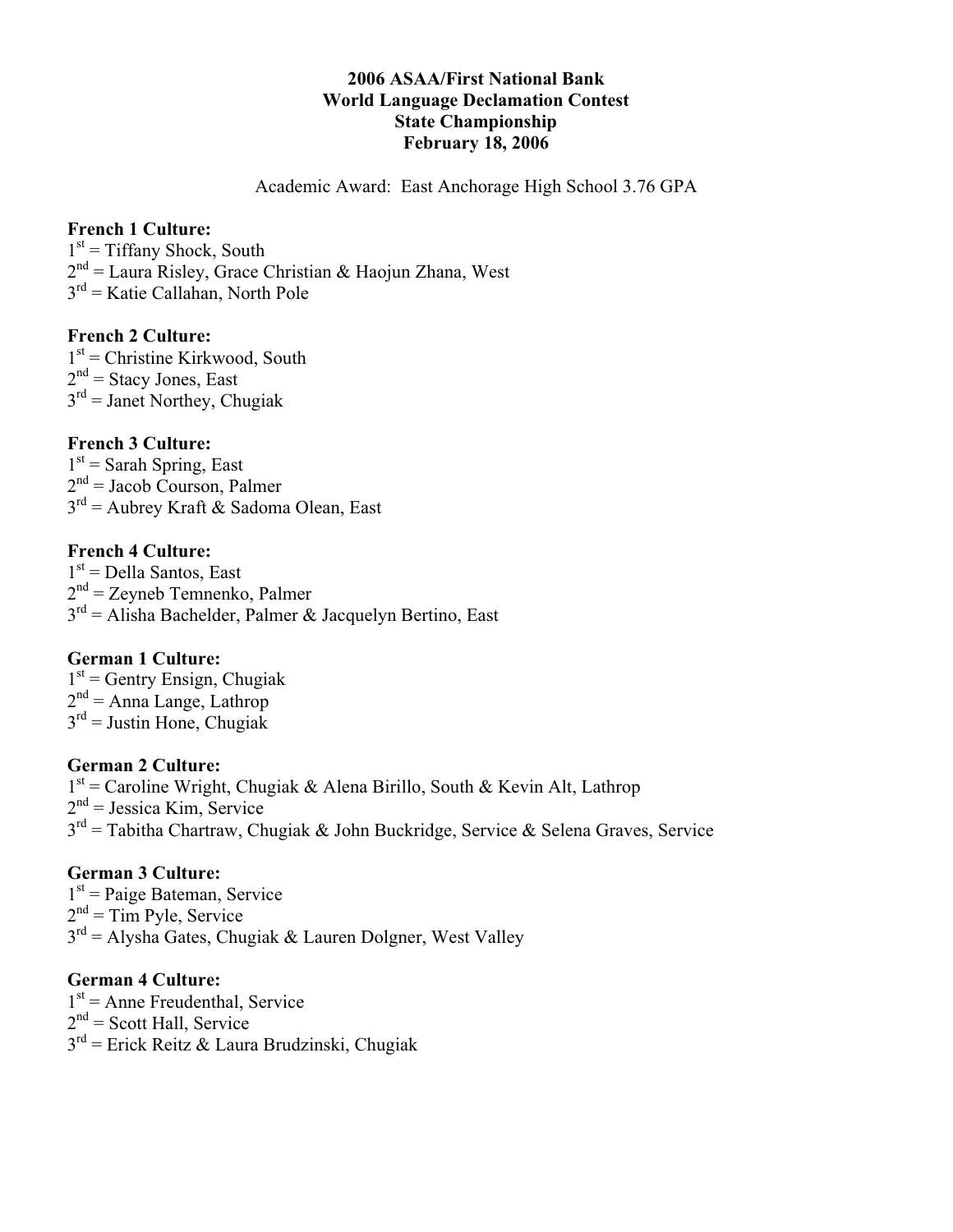# **Latin 1 Culture:**

 $1<sup>st</sup>$  = Samantha Lavigne, Dimond  $2<sup>nd</sup>$  = Andrew Mezich, South  $3<sup>rd</sup>$  = Sam Miller, South

#### **Latin 2 Culture:**

 $1<sup>st</sup>$  = Mallorie Kee, South  $2<sup>nd</sup>$  = Kyle Miller, South  $3<sup>rd</sup>$  = Heather McClain, South

## **Spanish 1 Culture:**

 $1<sup>st</sup> =$  Linda Tulimaseali, East  $2<sup>nd</sup>$  = Tua Thompson, East  $3<sup>rd</sup>$  = Rose Lacson, Unalaska

## **Spanish 2 Culture:**

 $1^{\overline{st}}$  = Rebecca Riopelle, Grace Christian & Teri Coker, Bartlett  $2<sup>nd</sup>$  = Daniel Stoops, Juneau-Douglas & Sonja Hopp, Ben Eielson & Caitlin Pendergrast, Wasilla  $3<sup>rd</sup>$  = David Nicholson, North Pole

# **Spanish 3 Culture:**

 $1<sup>st</sup>$  = Andy Pilch, Grace Christian & Brandy Mader, Ben Eielson  $2<sup>nd</sup> =$  Jenna Maurer, West  $3<sup>rd</sup>$  = Kirsten Jorgensen, Juneau-Douglas

## **Spanish 4 Culture:**

 $1^{st}$  = Nick Miller, Juneau-Douglas & Molly Quinn, West  $2<sup>nd</sup> = Douglas Waters, Grace Christian$ 

# **Spanish AP Culture:**

 $1^{\tilde{st}}$  = Mitali Patil, West Valley  $2<sup>nd</sup>$  = Amelia Josephson, West  $3<sup>rd</sup>$  = Sienna Laughton, West

# **Spanish Native Speaker/Immersion Culture:**

 $1^{\overline{st}}$  = Erin Dooley, West  $2<sup>nd</sup> =$  Lizbeth Rea-Villa, West  $3<sup>rd</sup>$  = Irma Baez, West

# **French 1 Poetry:**

 $1<sup>st</sup> =$  Jaren Hakimova, Eagle River  $2<sup>nd</sup>$  = Mary Erickson, Juneau-Douglas  $3<sup>rd</sup>$  = Nicholas Morrison, Chugiak

## **French 2 Poetry:**

 $1<sup>st</sup>$  = Erica Turlington, West Valley  $2<sup>nd</sup>$  = Chelsea Arthur, Lathrop  $3<sup>rd</sup> =$  Zen Armitstead, Chugiak & Maria Gol, Juneau-Douglas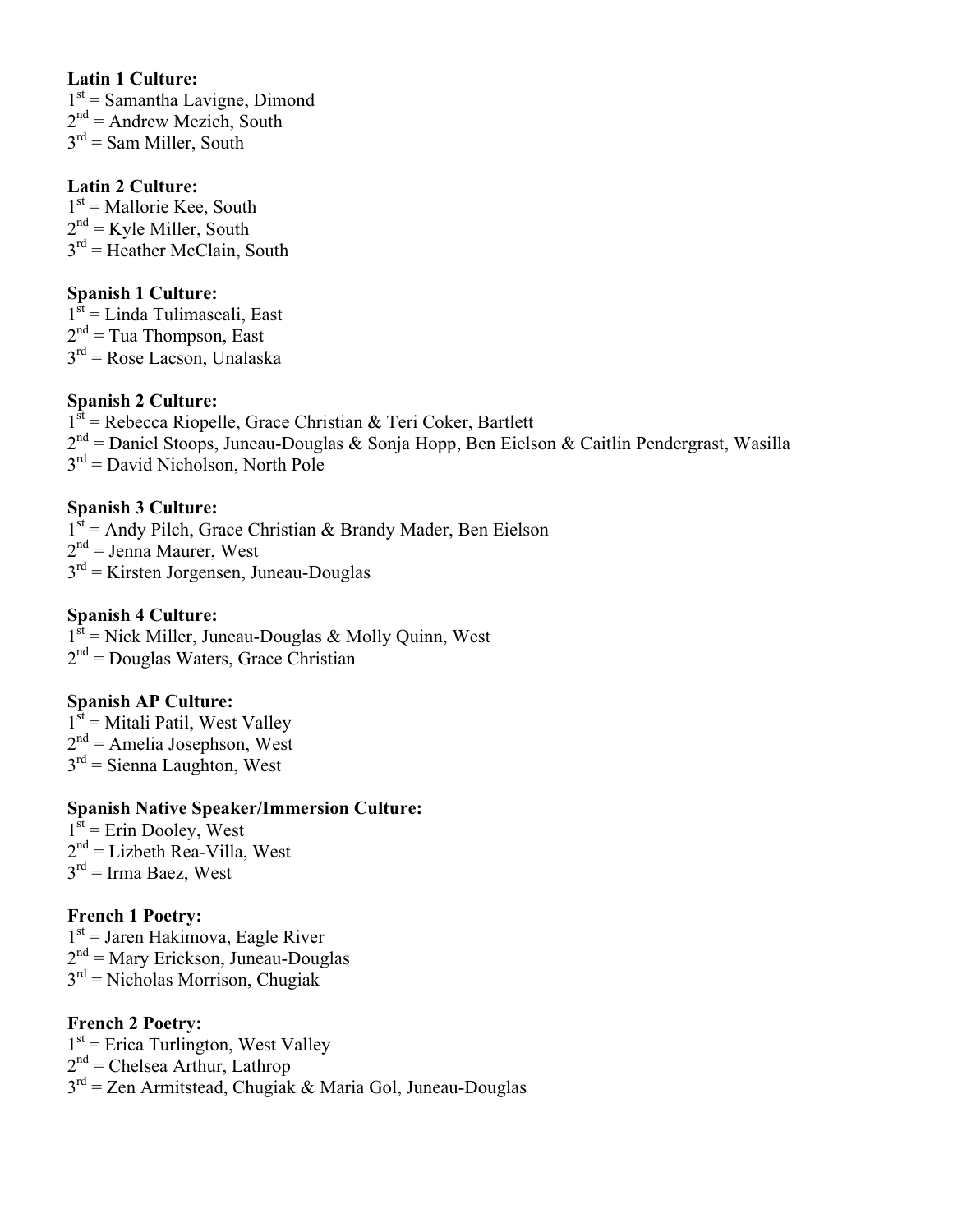## **French 3 Poetry:**

 $1<sup>st</sup>$  = Meike Kastner, West Valley  $2<sup>nd</sup>$  = Tanis Bourque, West Valley  $3<sup>rd</sup>$  = Hannah Fischbach, Eagle River & Maeve McCoy, East

#### **French 4 Poetry:**

 $1<sup>st</sup>$  = Zeyneb Temnenko, Palmer  $2<sup>nd</sup> = Mike Lawler, West$  $3<sup>rd</sup>$  = Gabrielle Vance, Juneau-Douglas & Meghan Bill, Palmer

## **French AP Poetry:**

 $1<sup>st</sup>$  = Justin Birchell, West  $2<sup>nd</sup> =$  Julia Kosygina, West

#### **German 1 Poetry:**

 $1<sup>st</sup>$  = Genny Filliciotto, West Valley  $2<sup>nd</sup> = Diana Mosina, West$  $3<sup>rd</sup>$  = Pamela Juback, Eagle River

## **German 2 Poetry:**

 $1<sup>st</sup>$  = Kimber Grenier, Chugiak  $2<sup>nd</sup> =$  Kaia Machalek, Unalaska  $3<sup>rd</sup>$  = David Henry, Chugiak

# **German 3 Poetry:**

 $1<sup>st</sup>$  = Brandon Lee, West  $2<sup>nd</sup> =$  Linda Barsi & Randi Odegarden, West Valley  $3<sup>rd</sup> = *Johnson* LaBelle, West Valley$ 

## **German 4 Poetry:**

 $1<sup>st</sup>$  = Cara King, Chugiak  $2<sup>nd</sup> = Olivia Karns, Lathrop$  $3<sup>rd</sup>$  = Laura Brudzinski, Chugiak

## **Japanese 1 Poetry:**

 $1<sup>st</sup>$  = Iris Chong, Dimond  $2<sup>nd</sup> = Joane Isla, Dimond$  $3<sup>rd</sup>$  = Stephanie Brown, Dimond

# **Japanese 2 Poetry:**

 $1<sup>st</sup>$  = Hyo Yeong Choi, Dimond  $2<sup>nd</sup>$  = Jeremiah Crockroft, Juneau-Douglas & Gwen Retterer, Lathrop  $3<sup>rd</sup>$  = Grace Lumba, Juneau-Douglas

## **Japanese 3 Poetry:**

 $1<sup>st</sup>$  = Chris Chong, Dimond  $2<sup>nd</sup> = Jyi Song, Dimond$  $3<sup>rd</sup> = Jurgen Rieselbach, Juneau-Douglas$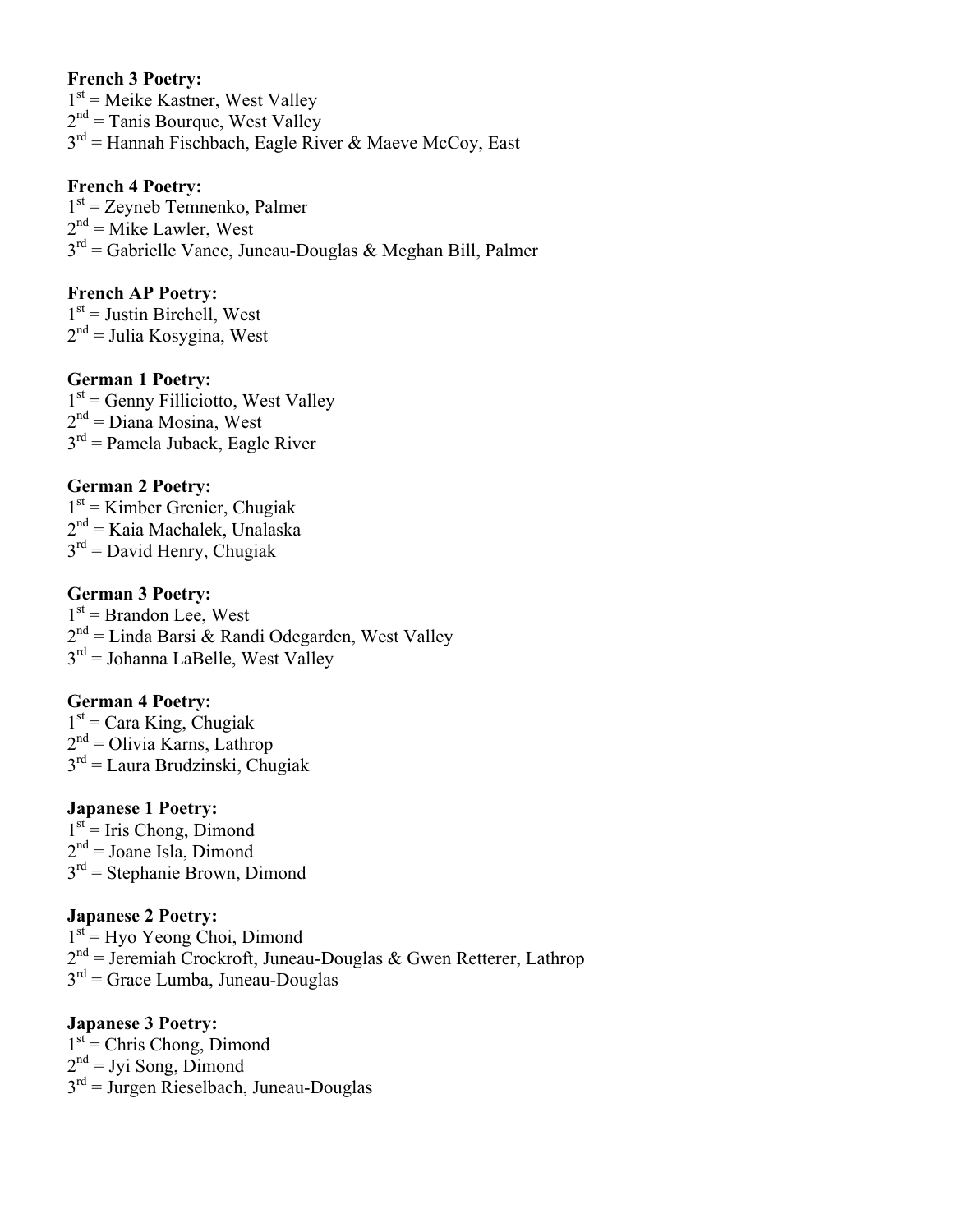#### **Japanese 4 Poetry:**

 $1<sup>st</sup>$  = Nikki Cratty, Dimond  $2<sup>nd</sup> = Olivia Slayton, Dimond$  $3<sup>rd</sup> =$  Jina Cho, Dimond

**Japanese 5 Poetry:**  $1<sup>st</sup>$  = Wendy Langley, Dimond

**Japanese Native Speaker Poetry:**  $1<sup>st</sup>$  = Niho Fujioka, Wasilla

**Japanese Impromptu 9/10 Poetry:**  $1<sup>st</sup>$  = Elsa Dieckgraeff, Dimond  $2<sup>nd</sup> = Alyssa Busey, Dimond$ 

**Latin 1 Poetry:**  $1<sup>st</sup>$  = Francheska Fernandez, Dimond

# **Latin 2 Poetry:**

 $1<sup>st</sup>$  = Heather McClain, South  $2<sup>nd</sup>$  = Courtney Smith, Dimond  $3<sup>rd</sup>$  = Kimberly Melendez

## **Spanish 1 Poetry:**

 $1^{\overline{st}}$  = Patricia Gallardo, East  $2<sup>nd</sup> = A$ lina Rudenkaya, Bartlett & Jaclyn Hoffman, ACS  $3<sup>rd</sup>$  = Kari Ann Cook, North Pole

# **Spanish 2 Poetry:**

 $1^{st}$  = Angela Thrower, Juneau-Douglas 2nd = Daniel Stoops, Juneau-Douglas & Sergio Carmela, Wasilla  $3<sup>rd</sup>$  = Sydney Holden, West Valley

# **Spanish 3 Poetry:**

 $1<sup>st</sup>$  = Chris Twomley, Juneau-Douglas  $2<sup>nd</sup>$  = Ben Harris, Wasilla  $3<sup>rd</sup> =$  Alexa Dobson, South & Katherine Jackstadt, Bartlett

# **Spanish 4 Poetry:**

 $1<sup>st</sup>$  = Nick Miller, Juneau-Douglas  $2<sup>nd</sup> = Valeria Mashkova & Rachel Pollock, South$  $3<sup>rd</sup>$  = Angela Alfonzo, Unalaska

## **Spanish 5 Poetry:**

 $1^{\overline{st}}$  = Michael Glore, South  $2<sup>nd</sup> =$  Aric Kleppin, South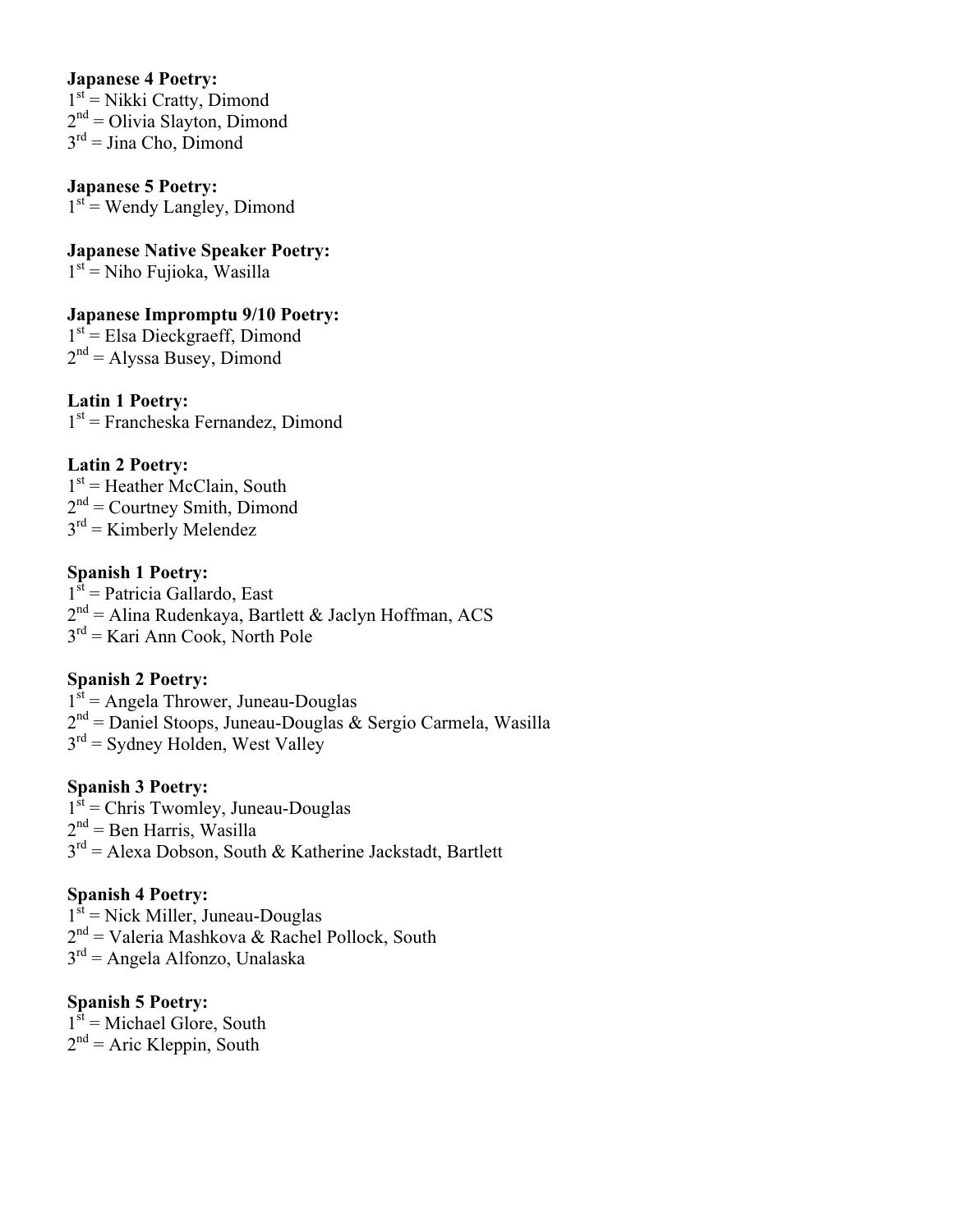#### **Spanish AP Poetry:**

 $1<sup>st</sup>$  = Amelia Josephson, West  $2<sup>nd</sup>$  = Jenni Rinker, Service & Mitali Patil, West Valley  $3<sup>rd</sup>$  = Isaac Park, West

#### **Spanish Native Speaker Poetry:**

 $1<sup>st</sup>$  = Wilmy Rosario, East  $2<sup>nd</sup> =$  Janae Purcella, South & Diana Moreira-Saltos, Wasilla & Alicia Solis, Unalaska  $3^{rd}$  = Ivy Estrada, Unalaska

# **Spanish Immersion 9/10 Poetry:**

 $1<sup>st</sup>$  = Katherine Benedict, West  $2<sup>nd</sup>$  = Freddy Barrera, West

## **French 1 Impromptu:**

 $1<sup>st</sup>$  = Ira Fomenko, Grace Christian  $2<sup>nd</sup>$  = Mary Erickson, Juneau Douglas

# **French 2 Impromptu:**

 $1<sup>st</sup>$  =Maria Gol, Juneau-Douglas

#### **French 3 Impromptu:**

 $1<sup>st</sup>$  = Rose Mueller, West Valley & Jacob Courson, Palmer  $2<sup>nd</sup>$  = Chery Anne Maillele, Grace Christian  $3<sup>rd</sup>$  = Marcella Egger, Palmer

## **French 4/5/AP Impromptu:**

 $1<sup>st</sup> =$  Julia Kosygina, West  $2<sup>nd</sup> = Zeyneb$  Temnenko, Palmer  $3<sup>rd</sup>$  = Justin Birchell, West & Karen Pitesa, Juneau-Douglas

## **German 1 Impromptu:**

 $1<sup>st</sup>$  = Matt Cook, Chugiak  $2<sup>nd</sup>$  = Eugenie Segovia, Chugiak & Kaylee Purinton, Eagle River  $3<sup>rd</sup>$  = Samantha Alt, Lathrop

# **German 2 Impromptu:**

 $1<sup>st</sup>$  = Selena Graves, Service  $2<sup>nd</sup> =$  Allison Martin, Unalaska  $3<sup>rd</sup>$  = Caroline Wright, Chugiak

#### **German 3 Impromptu:**

 $1<sup>st</sup> =$  Joanna Labelle, West Valley  $2<sup>nd</sup> =$  Linda Barsi, West Valley  $3<sup>rd</sup>$  = Rani Odegarden, West Valley & Lauren Nelson, Eagle River

## **German 4/5/AP Impromptu:**

 $1<sup>st</sup> =$  Laura Brudzinski & Cara King, Chugiak  $2<sup>nd</sup> = Alan Massey, Service$  $3<sup>rd</sup>$  = Sean Mills, Chugiak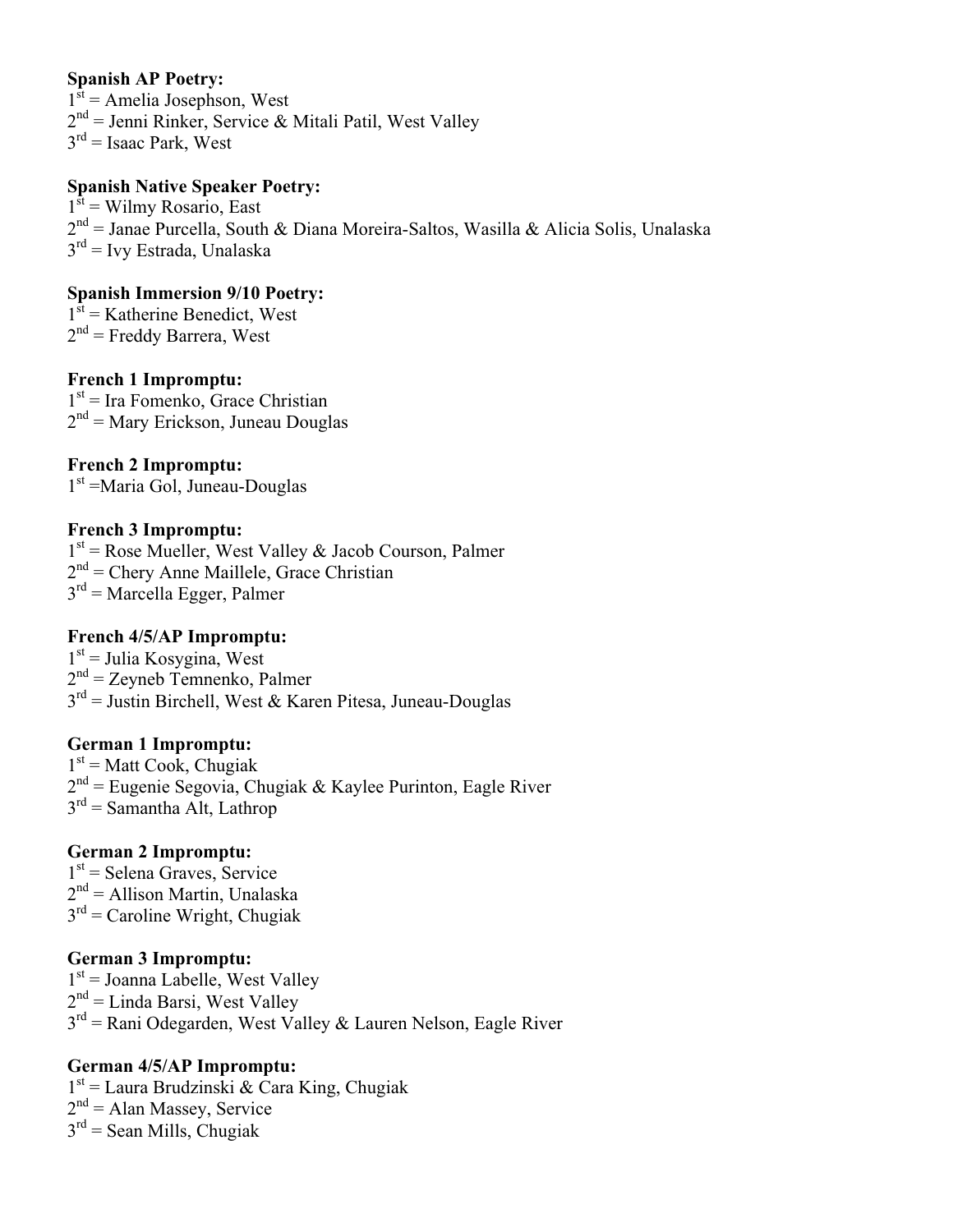#### **Japanese 1 Impromptu:**

 $1<sup>st</sup>$  = Christel Wagel, Wasilla  $2<sup>nd</sup>$  = William Shirley, Wasilla  $3<sup>rd</sup>$  = Sharon Spencer, Wasilla

#### **Japanese 2 Impromptu:**

 $1<sup>st</sup> = James Sweeney, Chugiak$ 

## **Japanese 3 Impromptu:**

 $1<sup>st</sup> = Jyi Song, Dimond$  $2<sup>nd</sup> =$  Tara Fischer, Wasilla & Jurgen Rieselbach, Juneau-Douglas  $3<sup>rd</sup>$  = Luci Moore, Lathrop

# **Japanese 4/5 Impromptu:**

 $1<sup>st</sup>$  = Jennifer Henry, Dimond  $2<sup>nd</sup>$  = Krystal Leonard, Wasilla  $3<sup>rd</sup>$  = David Leslie, Lathrop

## **Japanese Immersion 9/10 Impromptu:**

 $1<sup>st</sup>$  = Jordan Eggeling, Dimond

**French 1 Dialogues:** Ira Fomenko & Chrissy Anarak, Grace Christian

## **French 3 Dialogues:**

 $1<sup>st</sup>$  = Kelsey Gobroski & Claire Underwood, Grace Christian  $2<sup>nd</sup>$  = Marcella Egger & Megan Davis, Palmer  $3<sup>rd</sup>$  = Sophie Walsh & Megan Cavanaugh, East

## **French 4/5/AP Dialogues:**

 $1<sup>st</sup>$  = Gabrielle Vance & Karen Pitesa, Juneau-Douglas  $2<sup>nd</sup> =$  Julia Kosygina & Ursula Knudsen-Latta, West  $3<sup>rd</sup>$  = Alisha Bachelder & Jacob Courson, Palmer

## **German 1 Dialogues:**

 $1<sup>st</sup>$  = Matt Cook  $\alpha$  Matt Palmer, Chugiak  $2<sup>nd</sup>$  = Genny Filiciotto & Matthew Pickart, West Valley  $3<sup>rd</sup>$  = Emery Luper & Chelsea Holt, West Valley

# **German 2 Dialogues:**

 $1<sup>st</sup>$  = Taylor Lee & Kairi Berg, Chugiak

# **German 3 Dialogues:**

 $1<sup>st</sup>$  = Randi Odegarden & Daniel Roach, West Valley  $2<sup>nd</sup> =$  Joanna Labelle & Linda Barsi, West Valley  $3<sup>rd</sup> =$  Alysha Gates & Kate Simeon, Chugiak

# **German 4/5 Dialogues:**

 $1<sup>st</sup>$  = Sergey Konyshev & Cara King, Chugiak  $2<sup>nd</sup>$  = Kara Lerwick & Erick Reitz, Chugiak